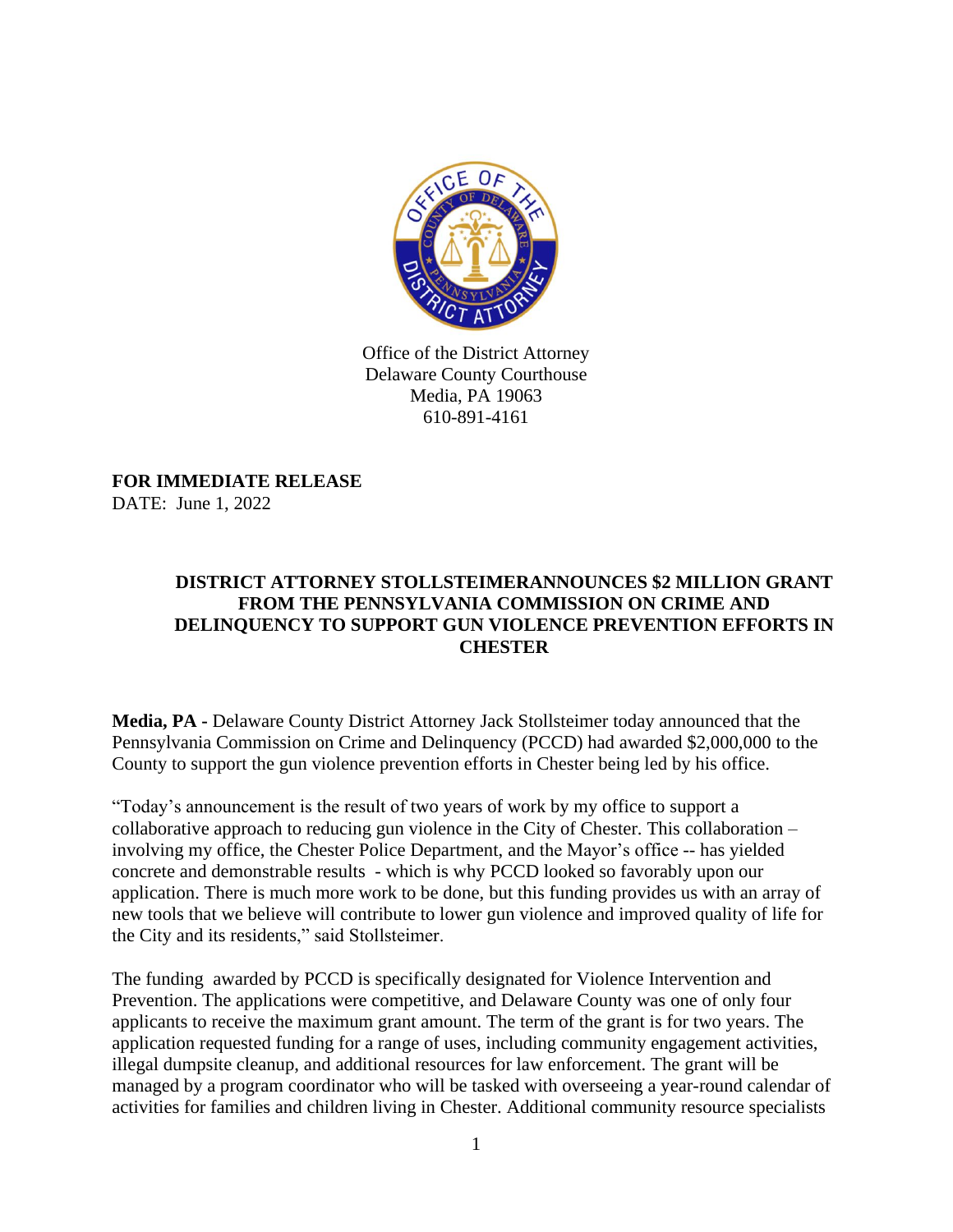will also be hired, who will actively work to identify and support program participants. In addition, a case manager will assist the community resource specialists in evaluating and accessing the services needed by program participants.

Recognizing that quality of life issues have an impact on levels of crime, the District Attorney also requested funding to clean up some of the illegal dumpsites in the City. Sites that are cleaned up through this funding will be equipped with cameras that will be monitored by the Chester Police Department, and violators will be prosecuted by the District Attorney's office. Finally, funding was also awarded to support the presence of additional officers on the streets.

In the Fall of 2020 the District Attorney launched the Chester Partnership for Safe Neighborhoods (CPSN), a deterrence-based program aimed at reducing gun violence premised on a data-driven model developed by Swarthmore College alum David Kennedy. The program, similar to ones implemented years ago in Boston and Philadelphia, works on a "carrot and stick" approach that begins by calling in influential people involved in crime, explaining that law enforcement knows who they are what they are responsible for, and giving them the ultimatum: "If you let us, we will help you; if you make us, we will stop you."

The help may come in ways big and small, from simply getting a suspended license reinstated, or a present for someone's daughter while they are in prison, to getting an offender into an educational or vocational program so they can improve their lot in life legally. With the support of County Council, a community resource specialist was hired in 2020, and he works on the streets of Chester every day connecting at-risk individuals with needed services.

In addition to an emphasis on community outreach, the program relies on enhanced intelligence gathering by law enforcement, as well as the sharing of such intelligence on a continuous basis. To that end, the detectives and attorneys in the District Attorney's office hold weekly meetings with the Chester Police Department to ensure that all parties are working with an up-to-date, accurate assessment of conditions on the streets.

CPSN has shown huge dividends since its establishment in October 2020. 2021 saw just 80 shooting incidents compared to 122 the year prior, a 34% drop and the lowest number in at least five years, by the partnership's data. Last year also saw the highest "clearance" rate – or arrests made – in homicide cases in at least two decades, at 57%. According to Deputy District Attorney Matt Krouse, who is responsible for running CPSN, 2021 saw a 38% decrease in overall homicides and 44% decrease in gun violence homicides. Homicides in the city dipped from 34 in 2020 to 21 in 2021.

"As has been stated many times in the last two years, the residents of the City of Chester are enormously grateful to the District Attorney and his excellent team for everything that they have done to reduce gun violence in the City. We are excited about the opportunities created by this funding to continue and expand our collaboration, and we remain thoroughly committed to this effort to improve the lives of City residents, particularly our families and our children," said Mayor Thaddeus Kirkland.